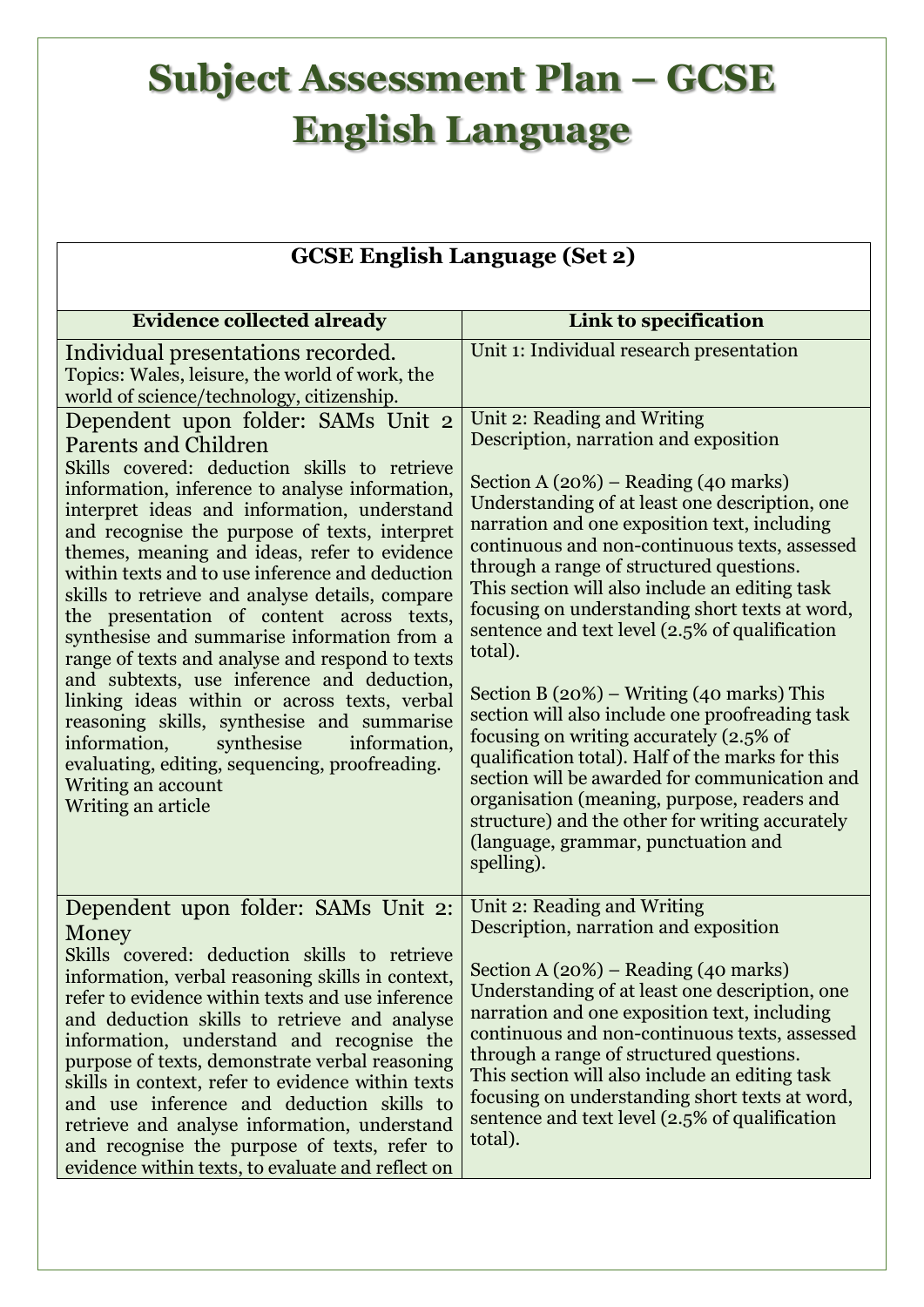## **Subject Assessment Plan – GCSE English Language**

| the ways in which texts may be interpreted<br>differently according to the perspective of the<br>reader and distinguishing between facts or<br>evidence and opinions, bias and argument,<br>summary, synthesise information effectively<br>from more than one text, interpret themes,<br>meaning and ideas in a text and to use inference<br>and deduction skills to retrieve and analyse<br>details, o interpret meaning and demonstrate<br>verbal reasoning, refer to evidence within texts<br>and use inference and deduction skills to<br>retrieve and analyse information, editing,<br>sequencing, proof reading.<br>Writing: narrative or descriptive. | Section B $(20\%)$ – Writing (40 marks) This<br>section will also include one proofreading task<br>focusing on writing accurately (2.5% of<br>qualification total). Half of the marks for this<br>section will be awarded for communication and<br>organisation (meaning, purpose, readers and<br>structure) and the other for writing accurately<br>(language, grammar, punctuation and<br>spelling).                                                                                                                                                                                                                                                     |
|--------------------------------------------------------------------------------------------------------------------------------------------------------------------------------------------------------------------------------------------------------------------------------------------------------------------------------------------------------------------------------------------------------------------------------------------------------------------------------------------------------------------------------------------------------------------------------------------------------------------------------------------------------------|------------------------------------------------------------------------------------------------------------------------------------------------------------------------------------------------------------------------------------------------------------------------------------------------------------------------------------------------------------------------------------------------------------------------------------------------------------------------------------------------------------------------------------------------------------------------------------------------------------------------------------------------------------|
| Dependent upon folder: June 2019:<br><b>Plastics</b><br>Skills covered: deduction skills to retrieve<br>information and to refer to evidence within<br>texts, interpret meaning and ideas, interpret<br>meaning and ideas in challenging writing,<br>demonstrate verbal reasoning skills when<br>sequencing, summary, use inference and<br>deduction skills to retrieve and analyse<br>information from written texts and reflect on<br>the ways in which texts may be interpreted,<br>understand and recognise the reliability of<br>texts.<br>Writing a persuasive article.                                                                                | Unit 3: Reading and Writing<br>Argument, persuasion, instructional<br>Section A $(20%)$ – Reading $(40 \text{ marks})$<br>Understanding of at least one argumentation,<br>one persuasion and one instructional text,<br>including continuous and non-continuous<br>texts, assessed through a range of structured<br>questions.<br>Section B (20%) – Writing (40 marks) One<br>compulsory persuasion writing task. Half of the<br>marks for this section will be awarded for<br>communication and organisation (meaning,<br>purpose, readers and structure) and the other<br>half for writing accurately (language, grammar,<br>punctuation and spelling).  |
| Dependent upon folder: SAMs: Health<br>and Safety<br>Skills covered: demonstrate verbal reasoning<br>skills, synthesising, understand and recognise<br>the purpose of texts, synthesis and summary,<br>ability to distinguish between facts, evidence<br>and opinions, inference and deduction skills to<br>retrieve and analyse information and to refer to<br>evidence within texts reflect on the ways in<br>which texts may be interpreted, interpret<br>meaning and ideas in challenging writing and<br>understand and recognise the reliability of<br>texts, comparison.<br>Writing a persuasive letter.                                               | Unit 3: Reading and Writing<br>Argument, persuasion, instructional<br>Section A $(20\%)$ – Reading $(40 \text{ marks})$<br>Understanding of at least one argumentation,<br>one persuasion and one instructional text,<br>including continuous and non-continuous<br>texts, assessed through a range of structured<br>questions.<br>Section B (20%) – Writing (40 marks) One<br>compulsory persuasion writing task. Half of the<br>marks for this section will be awarded for<br>communication and organisation (meaning,<br>purpose, readers and structure) and the other<br>half for writing accurately (language, grammar,<br>punctuation and spelling). |